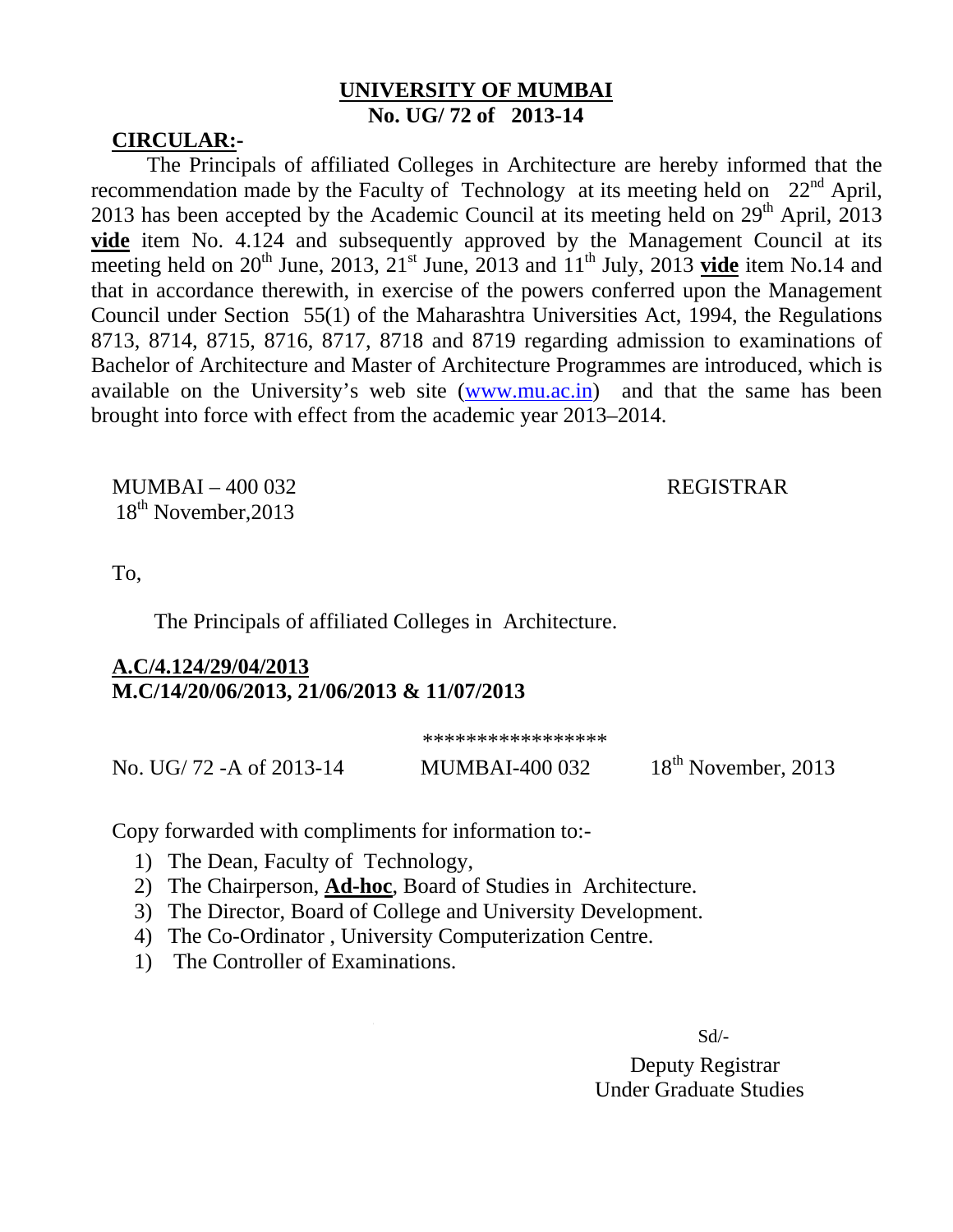## **Regulation for admission to semester II examination for B. Arch and M. Arch Programs under credit based sem. and grading system.**

**R 8713** A candidate for being eligible for admission to the theory examination of Semester II of Bachelor of Architecture programme, must have passed all internal heads of semester I.

**R 8714** A candidate for being eligible for admission to the Viva- Voce examination of Semester II of Bachelor of Architecture programme,

a) must have passed all internal heads of semester I.

b) must have passed internal heads of passing for the courses of semester II for which viva – voce examination is to be conducted.

## **Regulations of Master of Architecture programmes to be implemented from Academic year 2013- 14**

### **Admission to Semester III of Master of Architecture programme**

A candidate for being eligible for admission to the Semester III of the of the Master of Architecture degree program of the University, must have passed all internal heads of passing of semester I

### **Master of Architecture Semester III examination**

Candidates will be examined in the courses prescribed in the scheme of examination for Semester III of Master Architecture which will be conducted by the **College of Architecture affiliated to this university of Mumbai.**

**R 8715** A candidate for being eligible for admission to the theory examination of Semester III of Master of Architecture programme,

 a) Must have kept satisfactory attendance for semester III in a college of architecture affiliated to University of Mumbai.

- b) Must have passed all internal heads of semester II
- c) Must have passed semester I examination